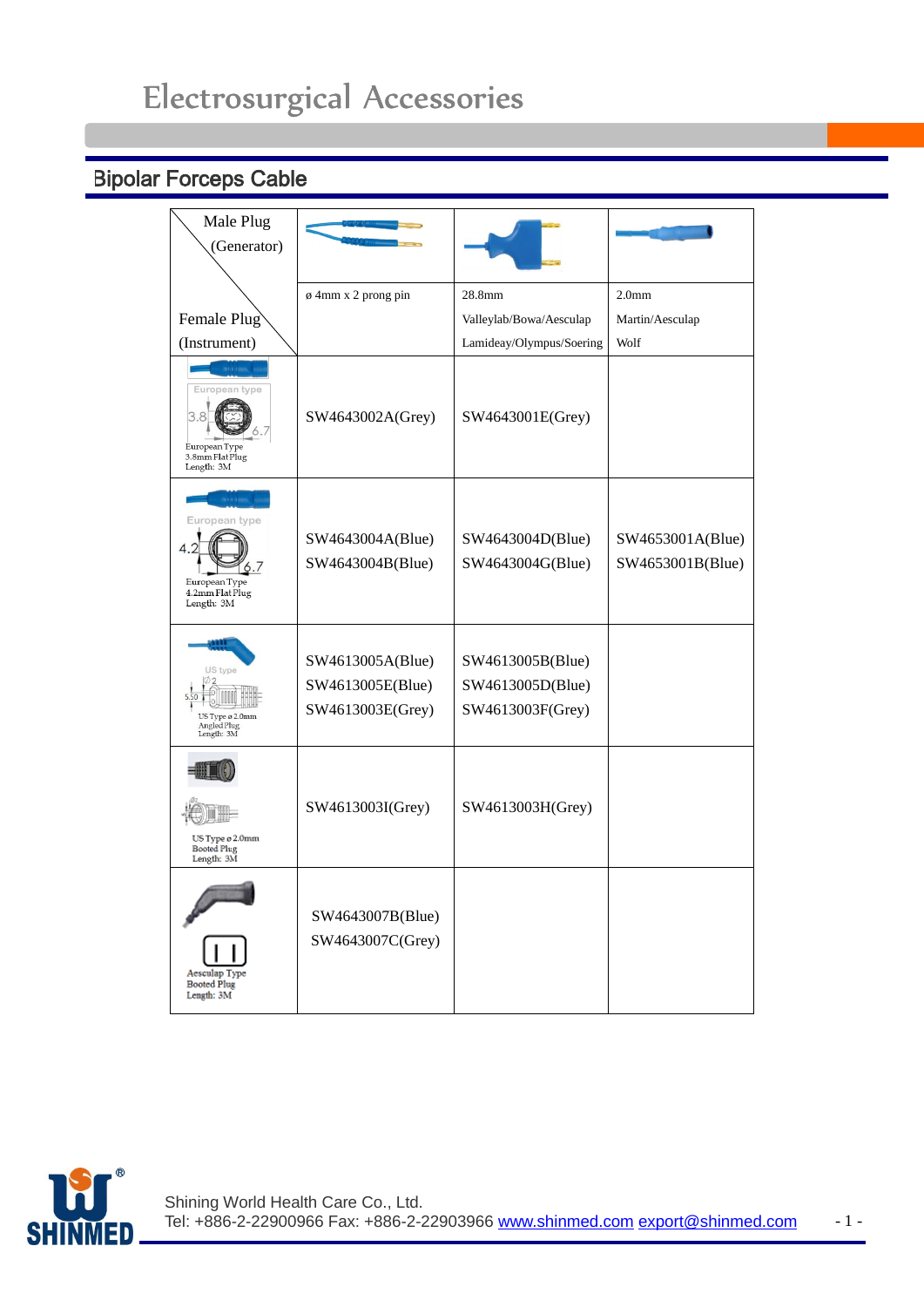## Bipolar Forceps Cable

| Male Plug<br>(Generator)      |                     |
|-------------------------------|---------------------|
|                               | ø 4mm x 2 prong pin |
| Female Plug<br>(Instrument)   |                     |
|                               | SW4613003I-01(Grey) |
| US Type Ø2mm                  |                     |
| Non Booted plug<br>Length: 3M |                     |
| AUUUU                         | SW4643007D(Grey)    |
| Aesculap Type                 |                     |
| Non Booted Plug<br>Length: 3M |                     |
| 2.0mm x 2 Flat Plug           | SW4613004B(Grey)    |

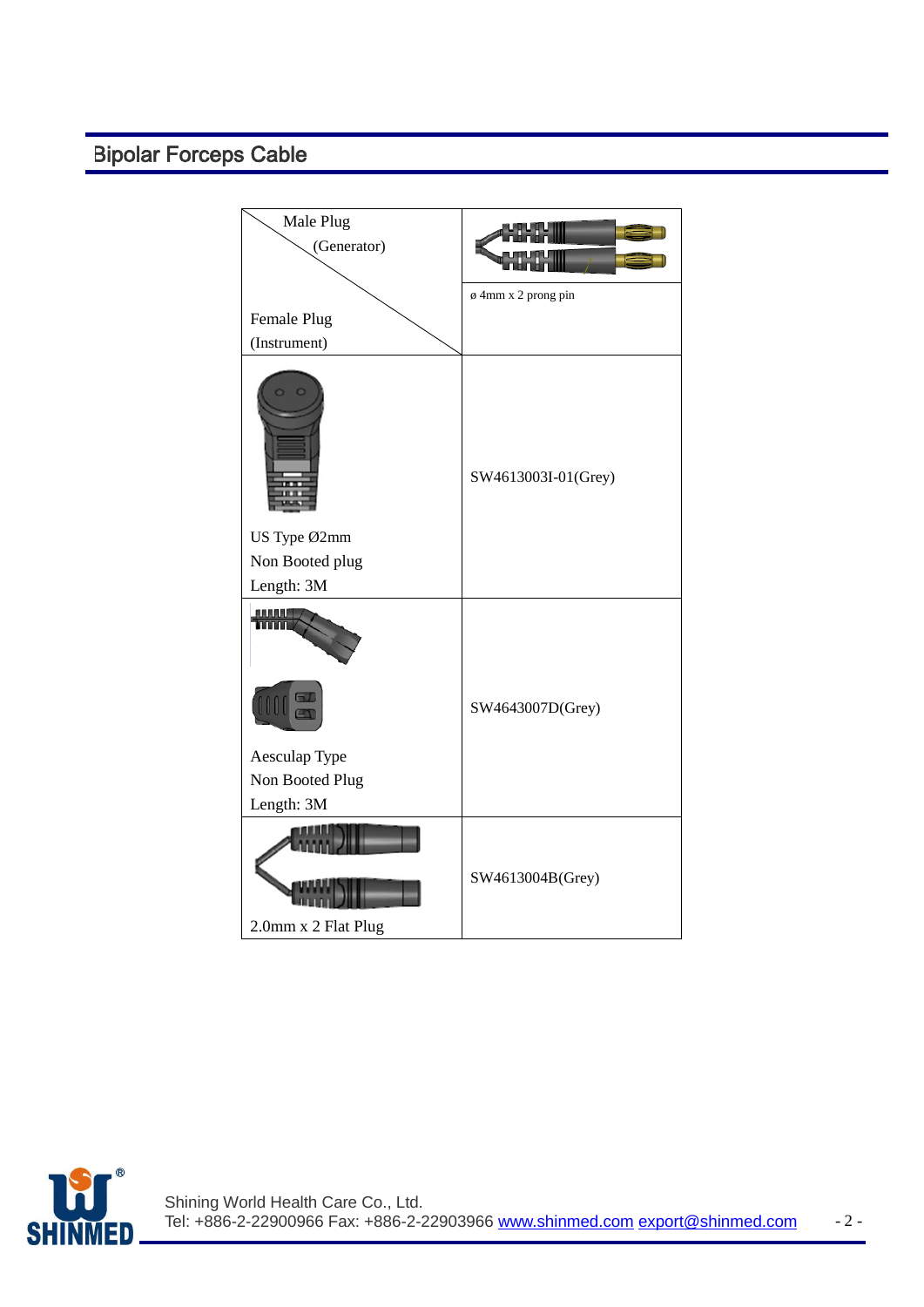## **Description**

|               | Description             |  |           |                                                            |                             |                |                            |                                 |             |
|---------------|-------------------------|--|-----------|------------------------------------------------------------|-----------------------------|----------------|----------------------------|---------------------------------|-------------|
| Item Number   | Feature Color           |  | Type      | Male Plug                                                  | Female Plug                 | Len            | Material                   | Packaging                       | Steril      |
|               |                         |  |           | (Generator side)                                           | (Instrument side)           | gth            |                            |                                 | $\mathbf e$ |
| SW4613005A-7  | Disposable Blue         |  | <b>US</b> | $4mm \times 2$ prong pin                                   | 2.0mm flat plug             |                | 3 MPVC                     | Single packaging, 100 pcs / ctn | Y           |
| SW4613005B    | Disposable Blue         |  | <b>US</b> | 28.8mm 2 prong pin 2.0mm flat plug                         |                             |                | 3 MPVC                     | Single packaging, 100 pcs / ctn | Y           |
| SW4613005D    | Disposable Blue         |  | <b>US</b> | 28.8mm 2 prong pin 2.0mm flat plug                         |                             |                | 3 MPVC                     | Bulk, 250 pcs / ctn             | ${\rm N}$   |
| SW4613005E    | Disposable Blue         |  | <b>US</b> | 4mm x 2 prong pin                                          | 2.0mm flat plug             |                | 3 MPVC                     | Bulk, 250 pcs / ctn             | N           |
| SW4643004A    |                         |  |           | Disposable Blue Eurpean $4mm \times 2$ prong pin           | 4.2mm flat plug             |                | 3 MPVC                     | Single packaging, 100 pcs / ctn | Y           |
| SW4643004B    |                         |  |           | Disposable Blue Eurpean 4mm x 2 prong pin                  | 4.2mm flat plug             |                | 3 MPVC                     | Bulk, 250 pcs / ctn             | N           |
| SW4643004D    |                         |  |           | Disposable Blue Eurpean 28.8mm 2 prong pin 4.2mm flat plug |                             |                | 3 MPVC                     | Bulk, 250 pcs / ctn             | N           |
| SW4643004G    |                         |  |           | Disposable Blue Eurpean 28.8mm 2 prong pin 4.2mm flat plug |                             |                | 3 MPVC                     | Single packaging, 100 pcs / ctn | Υ           |
| SW4653001A    | Disposable Blue Eurpean |  |           | 2.0mm MARTIN<br>plug                                       | 4.2mm flat plug             |                | 3 MPVC                     | Single packaging, 100 pcs / ctn | Y           |
| SW4653001B    | Disposable Blue Eurpean |  |           | 2.0mm MARTIN<br>plug                                       | 4.2mm flat plug 3 M PVC     |                |                            | Bulk, 250 pcs / ctn             | N           |
| SW4613003E    | Reusable Grey           |  | <b>US</b> | $4mm \times 2$ prong pin                                   | 2.0mm flat plug             | 3 M            | TPR plug +<br>Silicon cord | Single packaging, 80 pcs / ctn  | Υ           |
| SW4613003F    | Reusable Grey           |  | <b>US</b> | 28.8mm 2 prong pin 2.0mm flat plug                         |                             | 3 <sub>M</sub> | TPR plug +<br>Silicon cord | Single packaging, 80 pcs / ctn  | N           |
| SW4613003H    | Reusable Grey           |  | <b>US</b> | 28.8mm 2 prong pin                                         | 2.0mm booted<br>plug        | 3 <sub>M</sub> | TPR plug +<br>Silicon cord | Single packaging, 80 pcs / ctn  | N           |
| SW4613003I    | Reusable Grey           |  | US        | 4mm x 2 prong pin                                          | 2.0mm booted<br>plug        | 3 <sub>M</sub> | TPR plug +<br>Silicon cord | Single packaging, 80 pcs / ctn  | N           |
| SW4613003I-01 | Reusable Grey           |  | <b>US</b> | 4mm x 2 prong pin                                          | 2.0 mm non<br>booted plug   | 3M             | TPR plug +<br>Silicon cord | Single packaging, 80 pcs / ctn  | N           |
| SW4613004A    | Reusable Blue           |  |           | 4mm x 2 prong pin                                          | 2.4mm x 2 flat<br>plug      | 3 M            | TPR plug +<br>Silicon cord | Single packaging, 80 pcs / ctn  | N           |
| SW4613004B    | Reusable Grey           |  |           | 4mm x 2 prong pin                                          | $2.0$ mm $x 2$ flat<br>plug | 3 M            | TPR plug +<br>Silicon cord | Single packaging, 80 pcs / ctn  | N           |
| SW4643001E    |                         |  |           | Reusable Grey Eurpean 28.8mm 2 prong pin 3.8mm flat plug   |                             | 3 M            | TPR plug +<br>Silicon cord | Single packaging, 80 pcs / ctn  | $\mathbf N$ |
| SW4643002A    |                         |  |           | Reusable Grey Eurpean 4mm x 2 prong pin                    | 3.8mm flat plug             | 3 <sub>M</sub> | TPR plug +<br>Silicon cord | Single packaging, 80 pcs / ctn  | $\mathbf N$ |
| SW4643007A    | Reusable                |  |           | Grey Aesculap 28.8mm 2 prong pin Flat plug                 |                             | 3 M            | TPR plug +<br>Silicon cord | Single packaging, 80 pcs / ctn  | $\rm N$     |
| SW4643007B    | Reusable                |  |           | Blue Aesculap 4mm x 2 prong pin                            | Flat plug                   | 3 M            | TPR plug +<br>Silicon cord | Single packaging, 80 pcs / ctn  | N           |